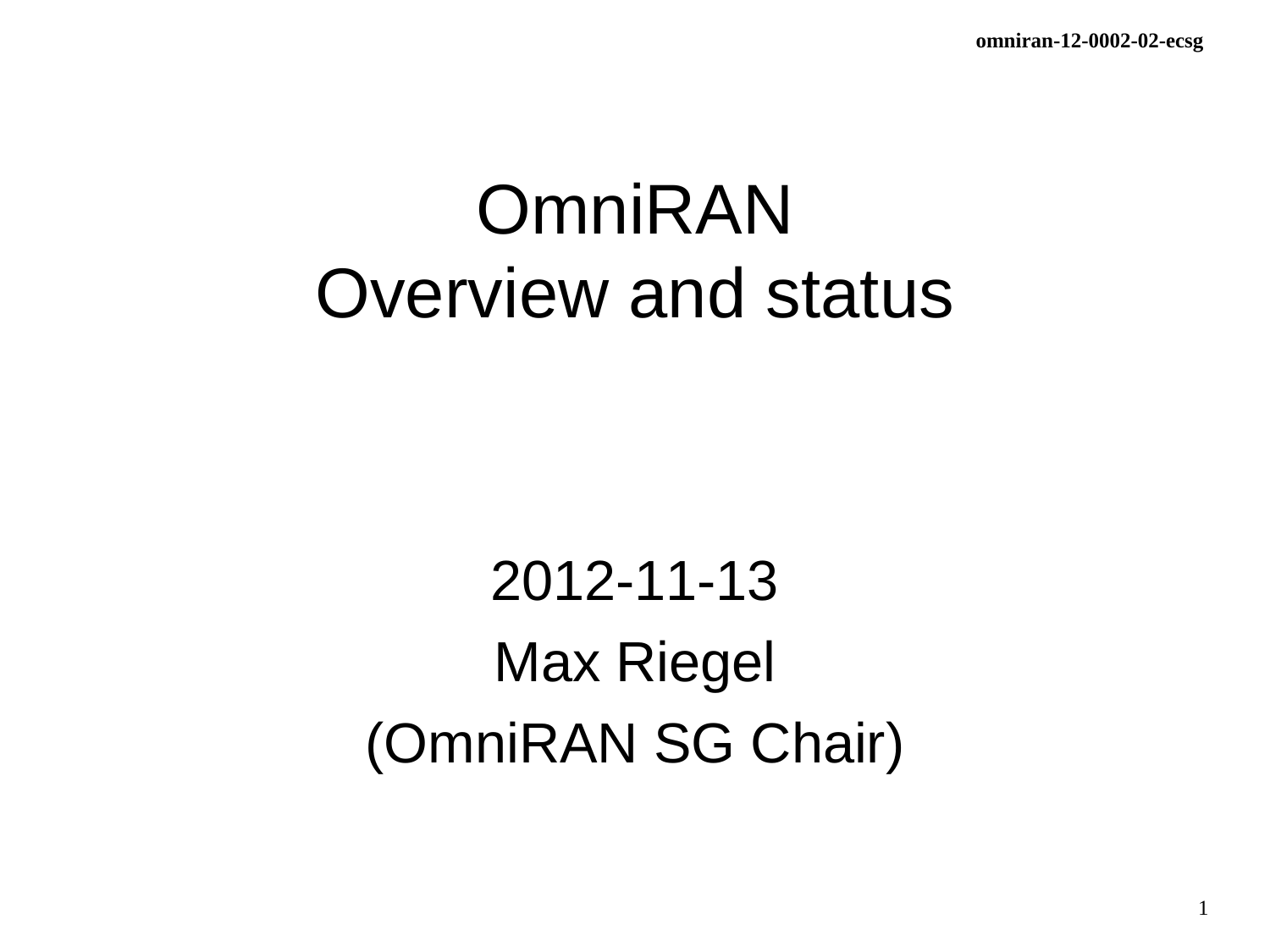## OmniRAN

- OmniRAN discussed in 802.16 HetNet study group since March 2012 – IEEE 802 tutorial in July 2012
- OmniRAN defines generic network side interfaces for access networks based on IEEE 802 technologies
- What does OmniRAN stand for?
	- Open mobile network interface for omni-Range Area Networks
- It addresses all IEEE 802 access technologies including IEEE 802.3!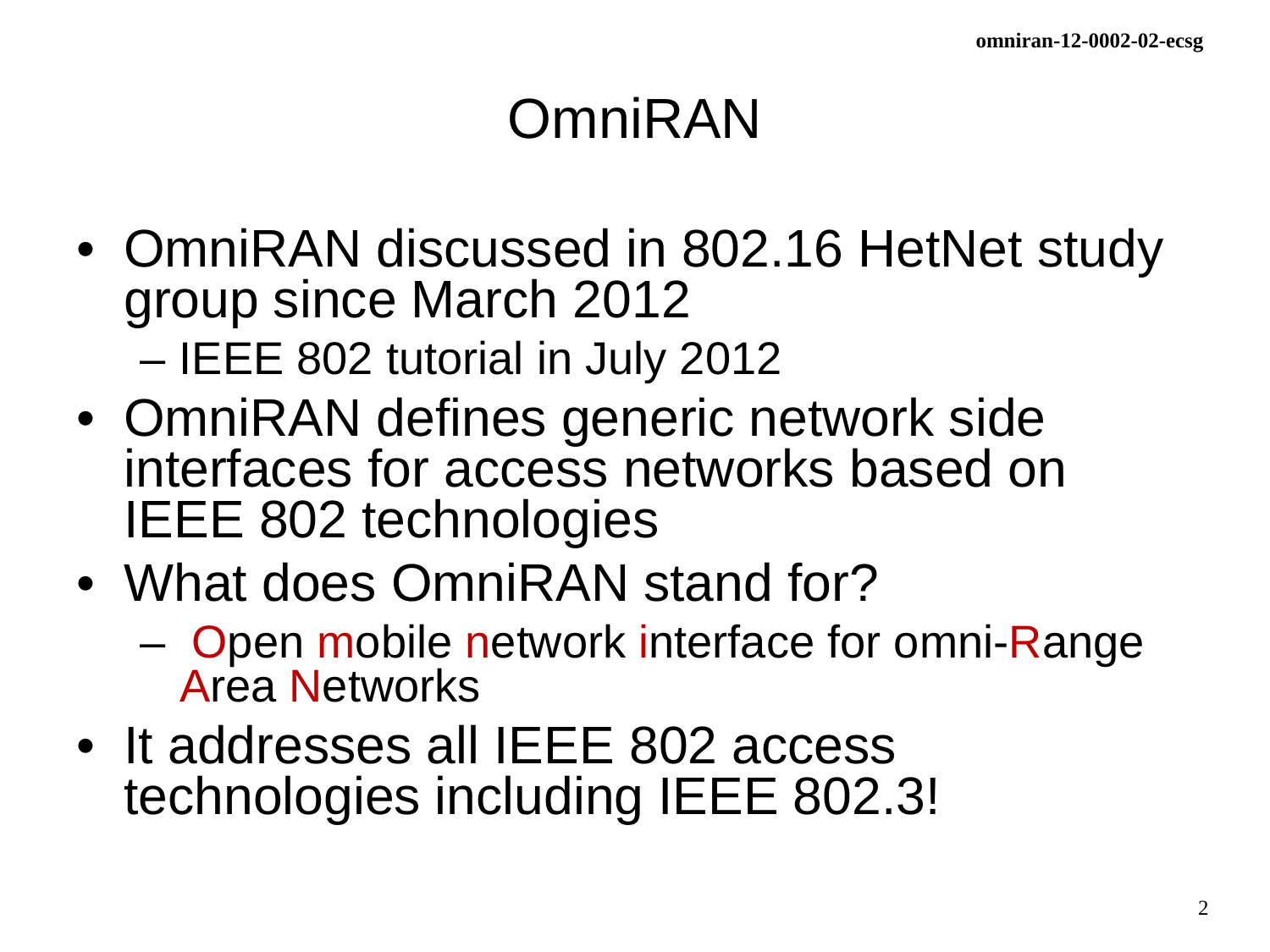# Legacy Communication Networking

- Close relationship between user terminal, access network and service provider
	- Single interface in terminal
	- Single access network topology
	- Single operator
		- single entity (operator, IT department) controls complete service chain
- Operators with long-term experience in networking

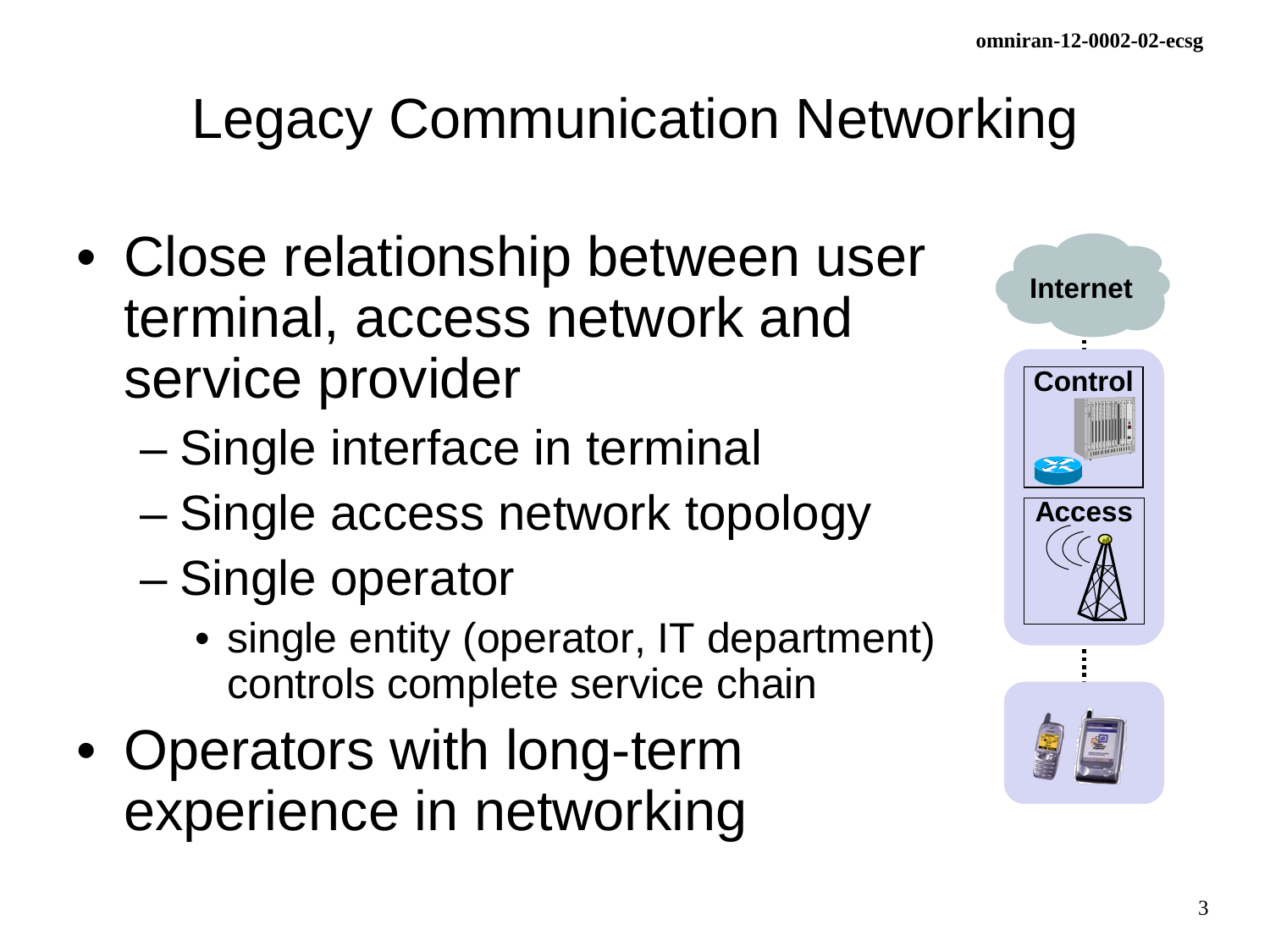**Cellular 802.11 802.15**

## OmniRAN for Hetereogeneous Networks

- User-Terminals have to support
	- **multiple network interfaces**
		- e.g. Cellular, IEEE 802.3, IEEE 802.11, …
	- **multiple access network topologies**
		- e.g. IEEE802.11 in residential, corporate and public



- **multiple network subscriptions**
	- e.g. multiple subscriptions for same interface
- Generic solution to cope with complexity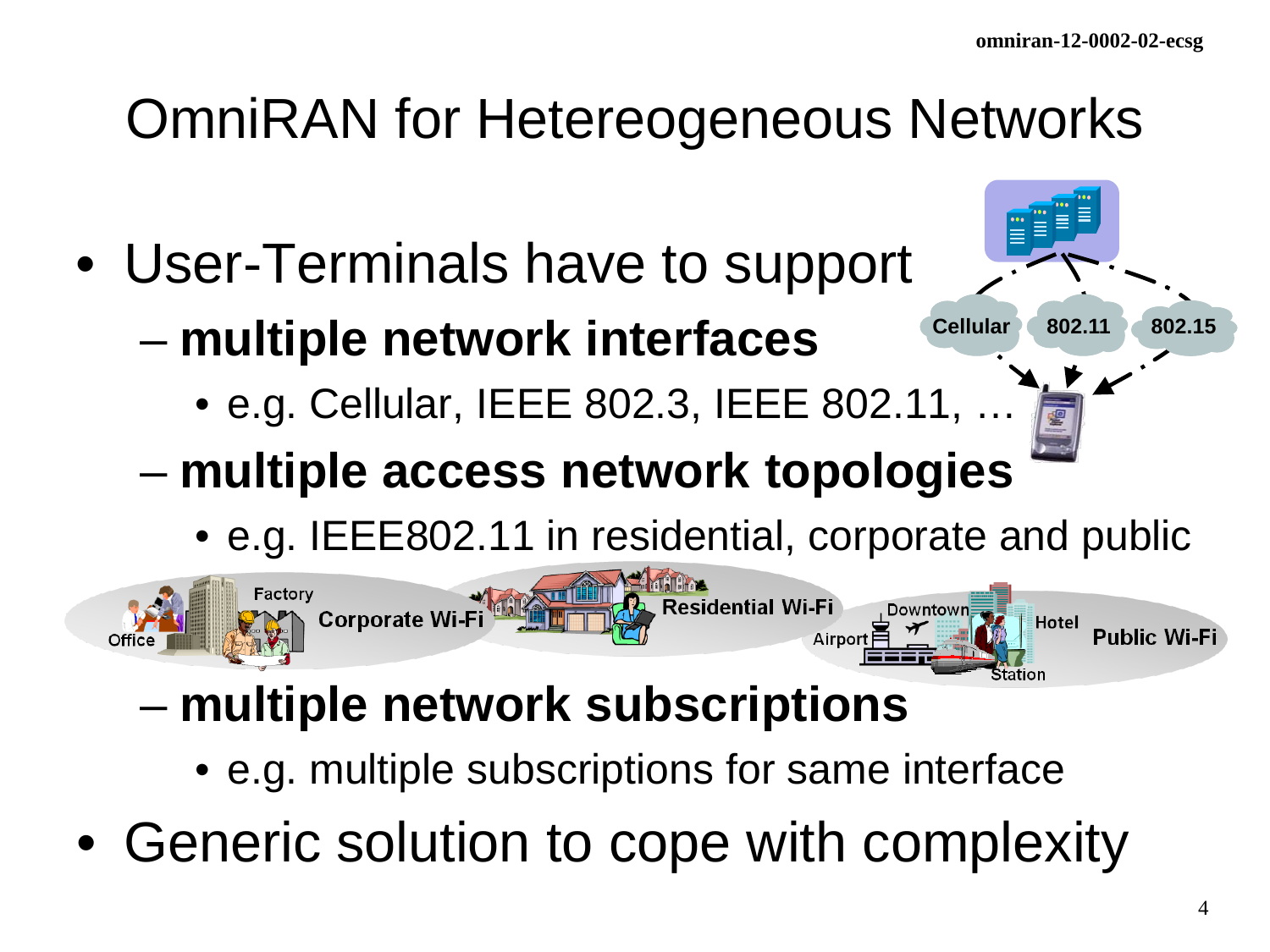## OmniRAN for Emerging Networking Markets

- Many more (huge) networks are coming up by everything gets connected – e.g. SmartGrid, HomeAutomation, Car, …
- Many new markets for IEEE 802 access technologies

– e.g. factory automation, in-car communication

• New deployments often suffering by the same old networking issues

– e.g. service control, security, provisioning

- new operators lacking long-term experience
- Generic solution to foster market growth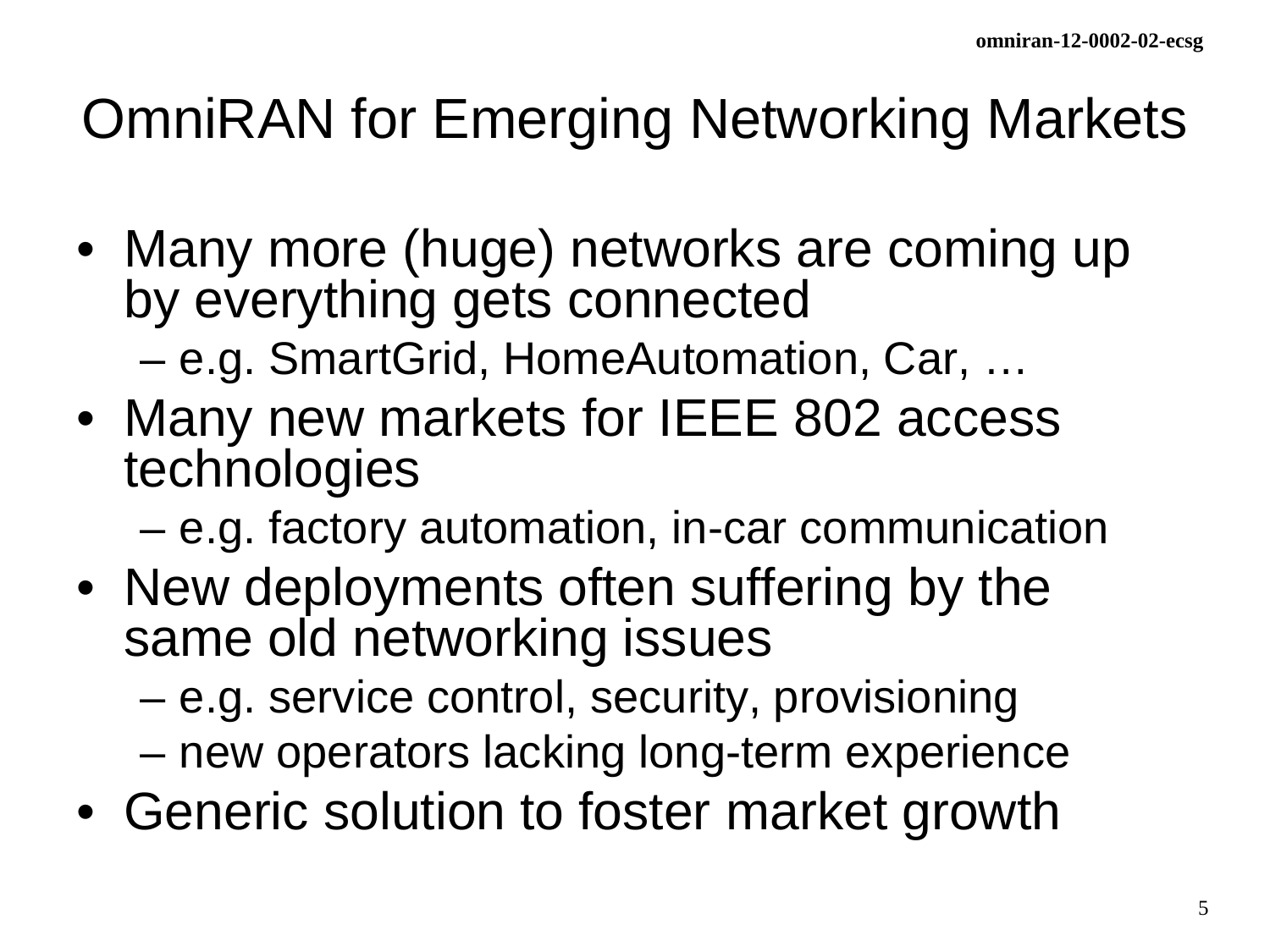# Scope of OmniRAN

- Network detection and selection
	- Finding the most appropriate network when multiple networks are available
- *Setting up the access link*
	- *Scope of individual IEEE 802.xx specifications*
- Authentication
	- Framework, *based on IEEE 802.1X*
- Setting up the e2e communication link
	- Authorization, Service management
- Management of user data connection
	- mobility support to maintain connectivity
- Usage and inventory reporting
	- accounting, monitoring, location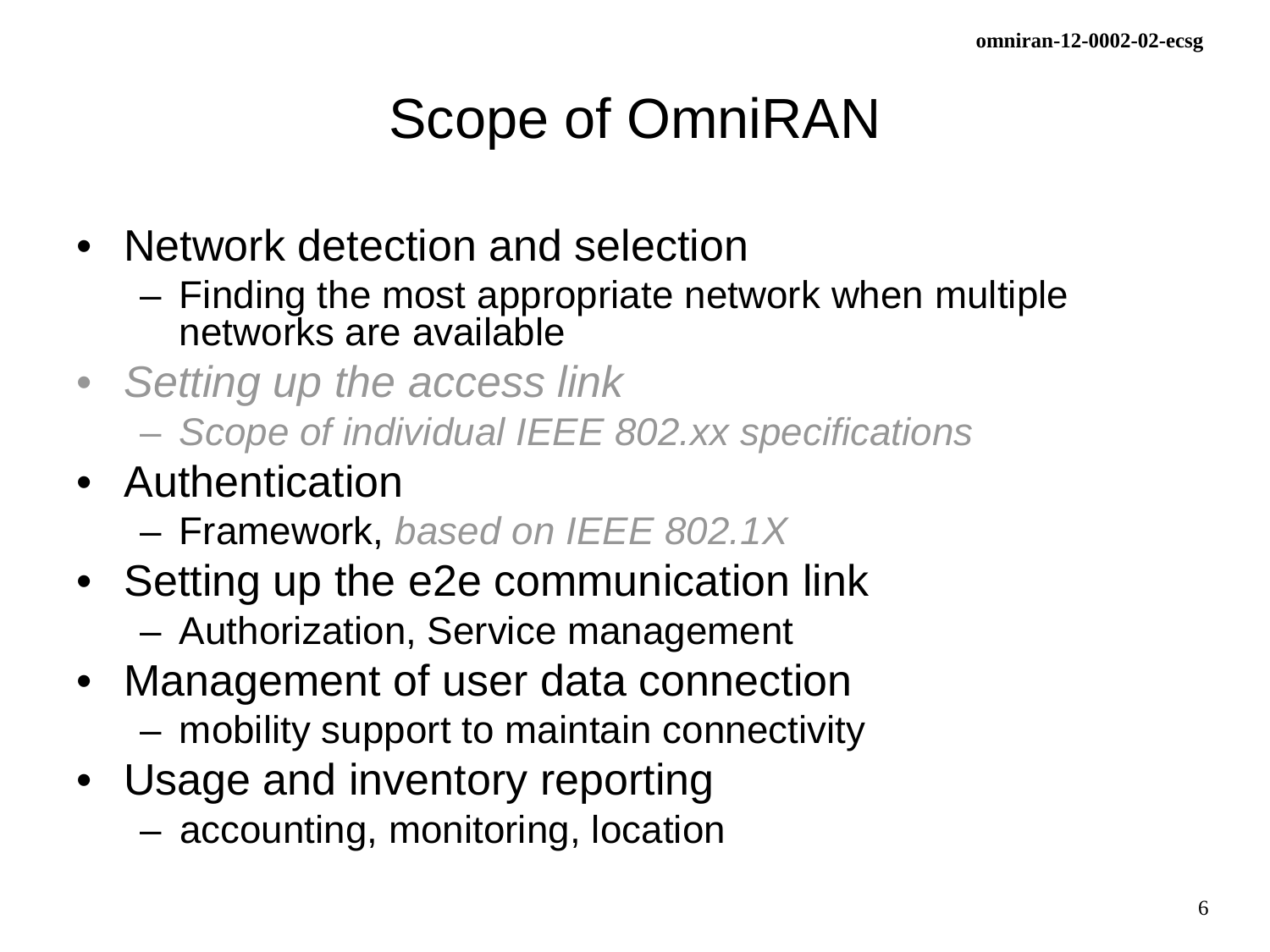#### Additional functions for large scale networks

- Subscription management
	- Adding new users to a network
	- Maintaining subscriptions
		- e.g. renewal, change, termination
- Management of terminals
	- Initial configuration of new terminals
	- Provisioning and update of policies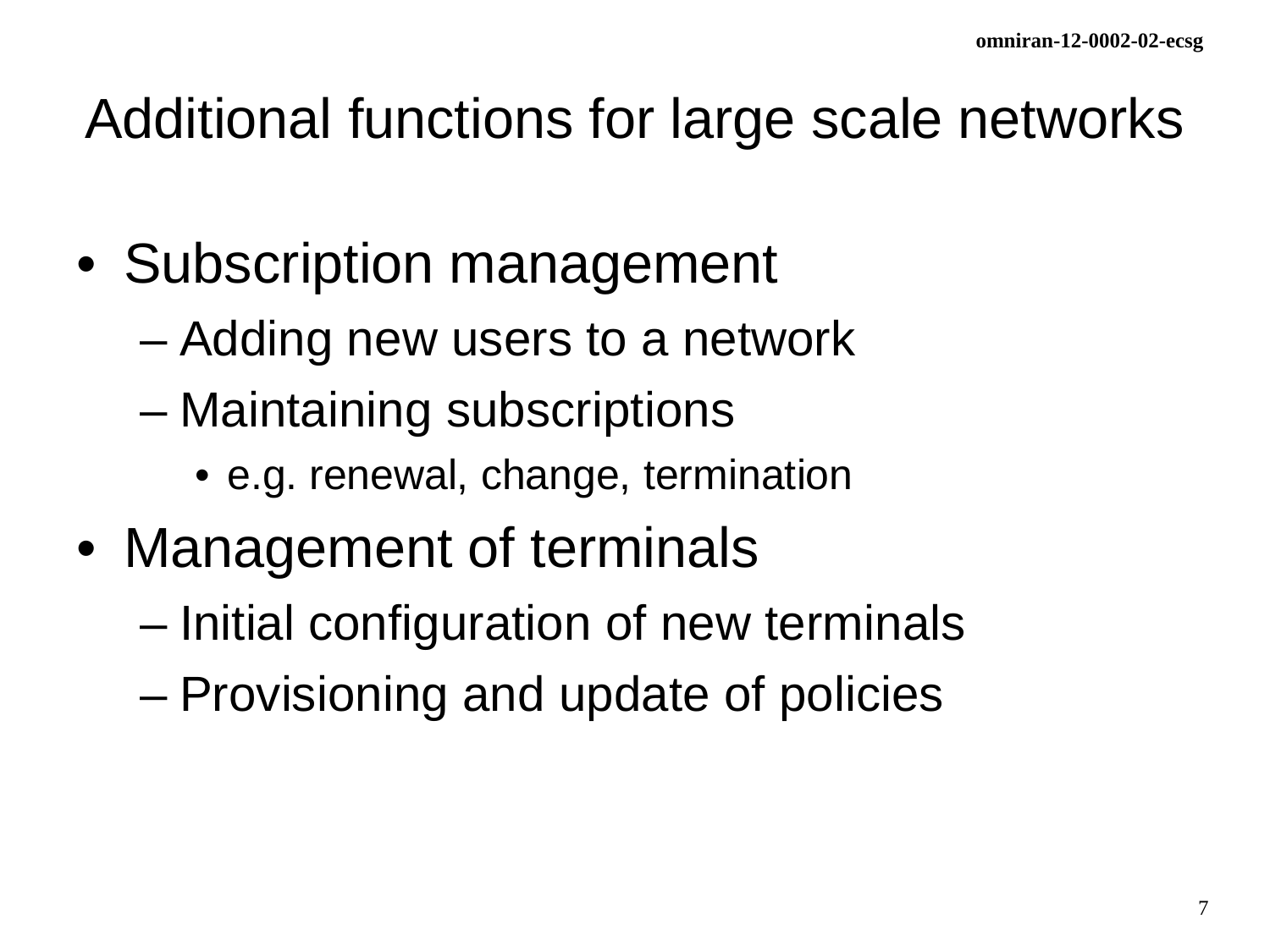## OmniRAN Architecture Overview



exposing R3 and R4

 $MS = Mobile Station$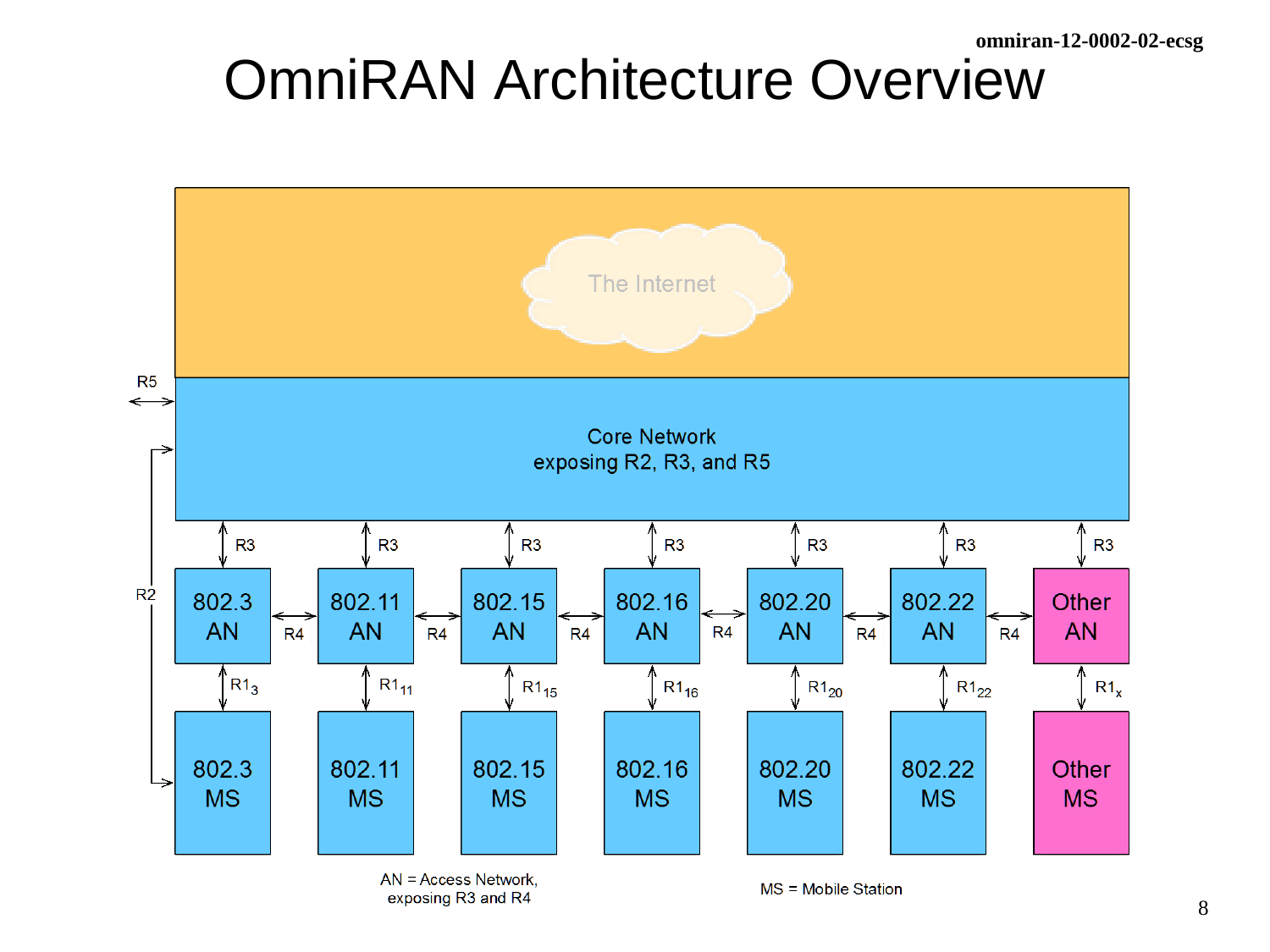## OmniRAN Interfaces

- R1: Access link, *technology specific*
- R2: User & terminal authentication, subscription & terminal management
- R3: Authorization, service management, user data connection, accounting, monitoring
- R4: Inter-access network coordination and cooperation, fast inter-technology handover
- R5: Inter-operator roaming control interface

*Specification work can be done in sequence!*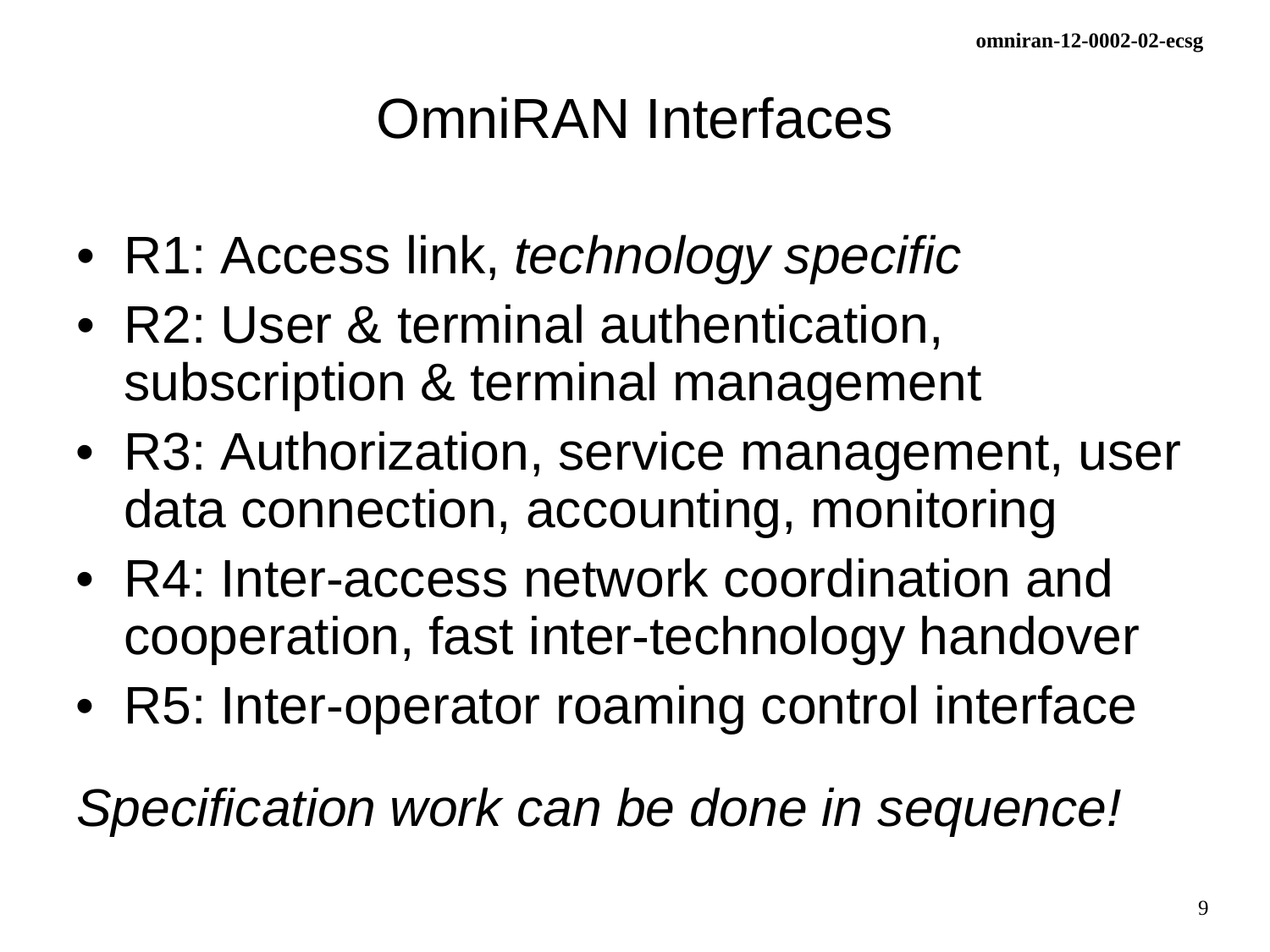Summary slide of Contribution IEEE 802.16-12-0660-00

# *OMNIRAN-3GPP SaMOG*

*Antonio de la Oliva (UC3M),Ivano Guardini (Telecom Italia), Carlos J. Bernardos (UC3M),Loris Marchetti (Telecom Italia)*

- *Work at the 3GPP SaMOG groups and OMNIRAN can be complementary*
	- *OMNIRAN would need to define how the Trusted Non-3GPP network behaves according to requirements from 3GPP*
	- *Work can be done for both network and terminal sides*
	- *The use of OMNIRAN can open the door to the use of more IEEE 802 technologies as part of the operator*´*s RAN in a managed way*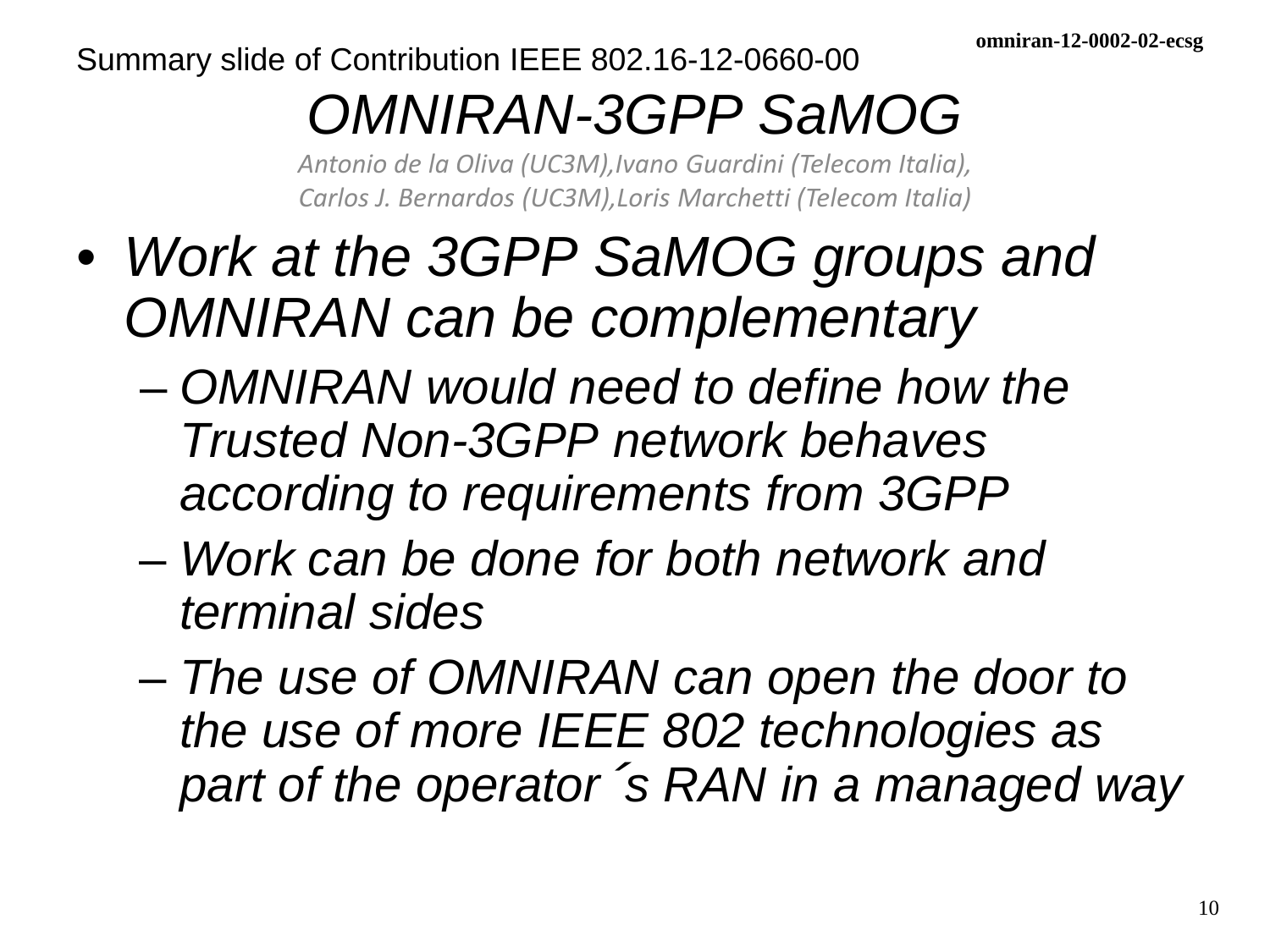## What OmniRAN would provide to 3GPP

• SaMOG is defining a gateway controlling the Trusted Non-3GPP network by the EPC



- OmniRAN would provide an interface (R3) to which 3GPP would be able to reference.
	- Expanded beyond IEEE 802.11/802.16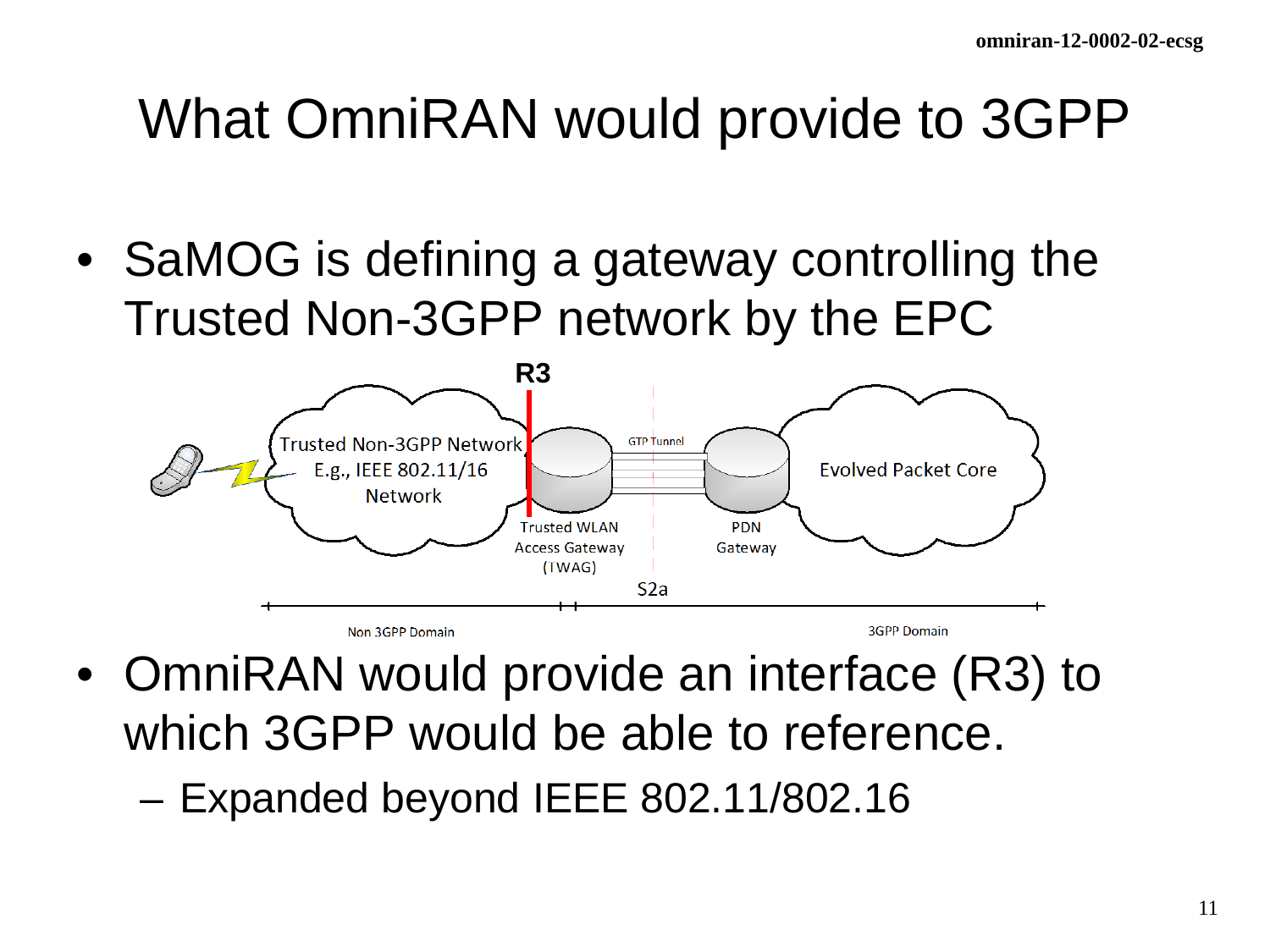#### Relation to other standardization activities

- There are plenty of related standardization activities
	- WFA Hotspot 2.0
		- solving the networking issues for IEEE802.11
	- WiMAX Forum
		- Mobile WiMAX network specifications
	- 3GPP
		- interworking with non-3GPP technologies
		- OmniRAN group could provide the interface for network oriented liaisons to IEEE 802.
	- IEEE1905.1
		- integration of multiple access technologies in home networks
	- SmartGrid, IoT and M2M
		- many activities somehow touching the topic

– …

• there may be even many more related activities